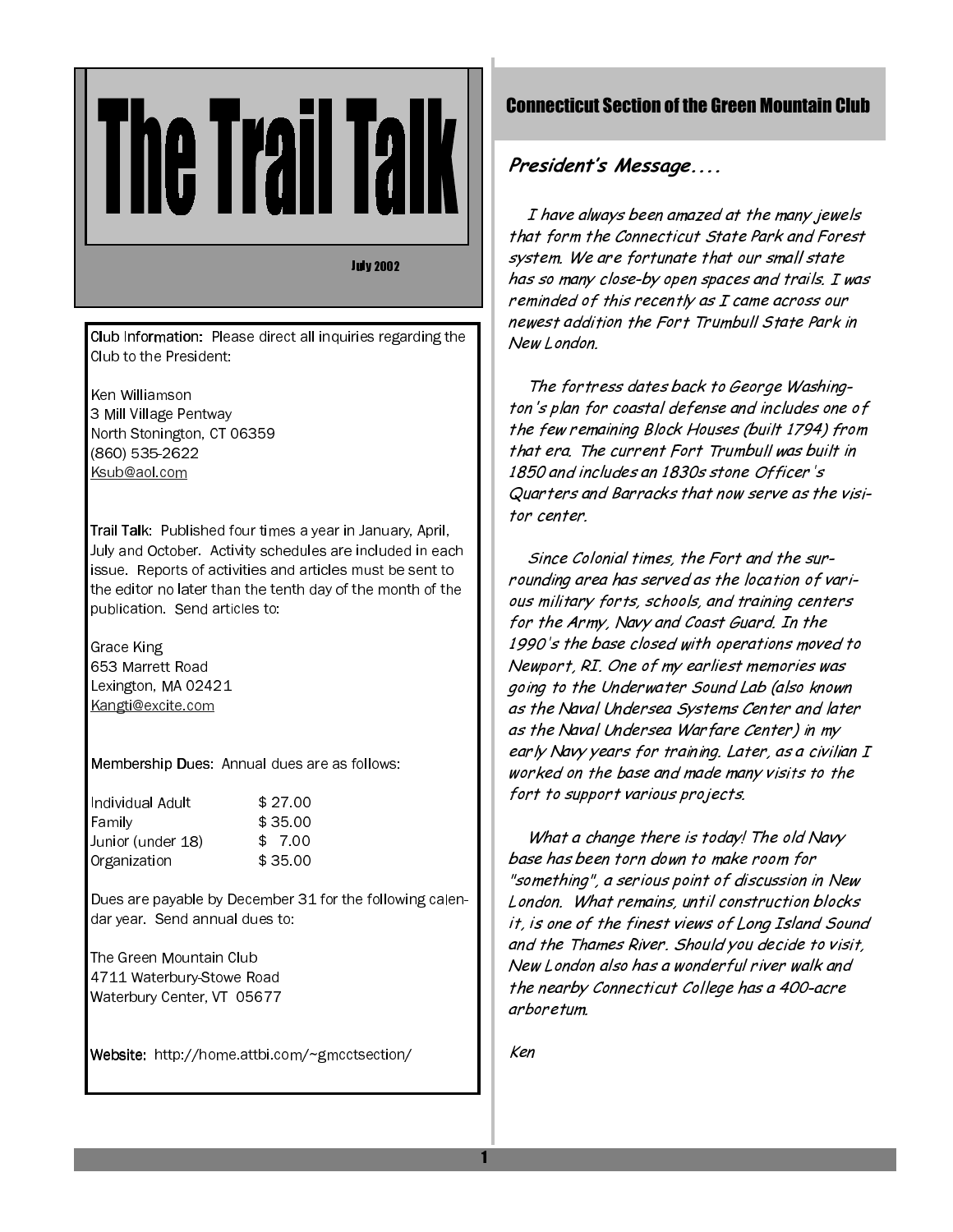#### **April 21 Mattabesett Trail Maintenance**

 $A$ fter not being too successful helping<br>a damsel in distress with her automobile, we set out to work on this beautiful spring day. The group inspected and cleared the trail from Black Pond to Rt. 68. We picked up a lot of trash but this was one of the few times we actually got it all. Usually there are a few places where one would need a truck to get it all so some is left for another day.

Workers - Lora Miller, John Bensenhaver & John's daughter Lindsay, Ken Williamson. Leader: Dick Krompegal

#### **May 11 Mattabesett Trail Maintenance**

 $A$  fter a long breakfast at Guida's we<br>Set off to work from Paug Gap to Rt. 68. Even after negative publicity for the user, there still is a lot of motorcycle use in this area on the hiking trail. At the end of the day several ticks had to be pulled off but other than that it was a very good hike and a very productive work trip.

Workers - Ken Williamson, Mandy Brink, Joe Delesio, Sarah O'Hare, Richard & Leslie Chandler. Leader: Dick Krompegal

#### **May 17 - 19 Vermont Long Trail Maintenance Snowed Out!**

This trip started to fall apart early.  $\boldsymbol{\perp}$  The plan was to walk Dave Hardy over the proposed relocation we flagged last fall so he could record it then get it approved by the Forest Service. However, Dave got held up doing other work. Several people who wanted to attend had to cancel because of other obligations.

 I started the drive north early because I always wanted to determine if there were any Brook Trout in a small brook we cross on the walk into Kid Gore. The brook is in a very remote area of the National Forest. Just as I was wrapping up from the "not too legal" fishing adventure Bill Brodnitzki and his daughter

Anne came strolling down the old logging road. It was a beautiful, virtually cloudless sky at that time - about noon. The three of us then made our way up to the Kid Gore Shelter, flagging the route as we went for the others we expected to follow.

 After setting up and claiming our bunks Bill and I set off to do some trail work north on the Long Trail. The sky was now partly cloudy but appeared threatening at times so we headed back after about an hour. Jack Sanga arrived in the late afternoon. After eating dinner, I had fish, we spent the evening feeding a campfire and swapping stories. It got damp and cold so it was into the sleeping bags earlier than usual. With the morning came a surprise - snow. It had snowed several inches during the night and it was still snowing. Reluctantly I took a temperature reading, thirty degrees. It is not unusual to get a few flurries and for the temperature to get down to freezing in May at the Kid Gore Shelter. It is at 2,300 feet. However, most of our gear was for early spring conditions, not late winter. The plan was to work to the top of Glastenbury Mt., about 4 miles south and up to 2,900 feet. With that in mind we procrastinated for several hours to see if the snow would let up. However, in about four inches of snow and still snowing we decided to "Get The Hell Out Of Here" at about nine. We packed then started our 3 mile walk back to our vehicles.

 Half way out we could see where somebody had pitched a tent and had a vehicle parked. Since Frank Maine was supposed to join us we assumed it was his impressions in the snow. With his high 4-wheel drive vehicle he can get closer to the shelter over rough dirt roads. Later I learned Frank was there with a youngster, Tim Dean.

 After changing, we carefully drove the 10 miles of dirt road back to civilization, a few times having to carefully go around / under snow bent trees. Frank told me weeks later that he drove around to where we were parked and had cut several trees with his chain so we could get out.

 The total results of the 200 - 250 mile round trip was that we put in a total of about 2 hours work on the trail. Not Too Productive.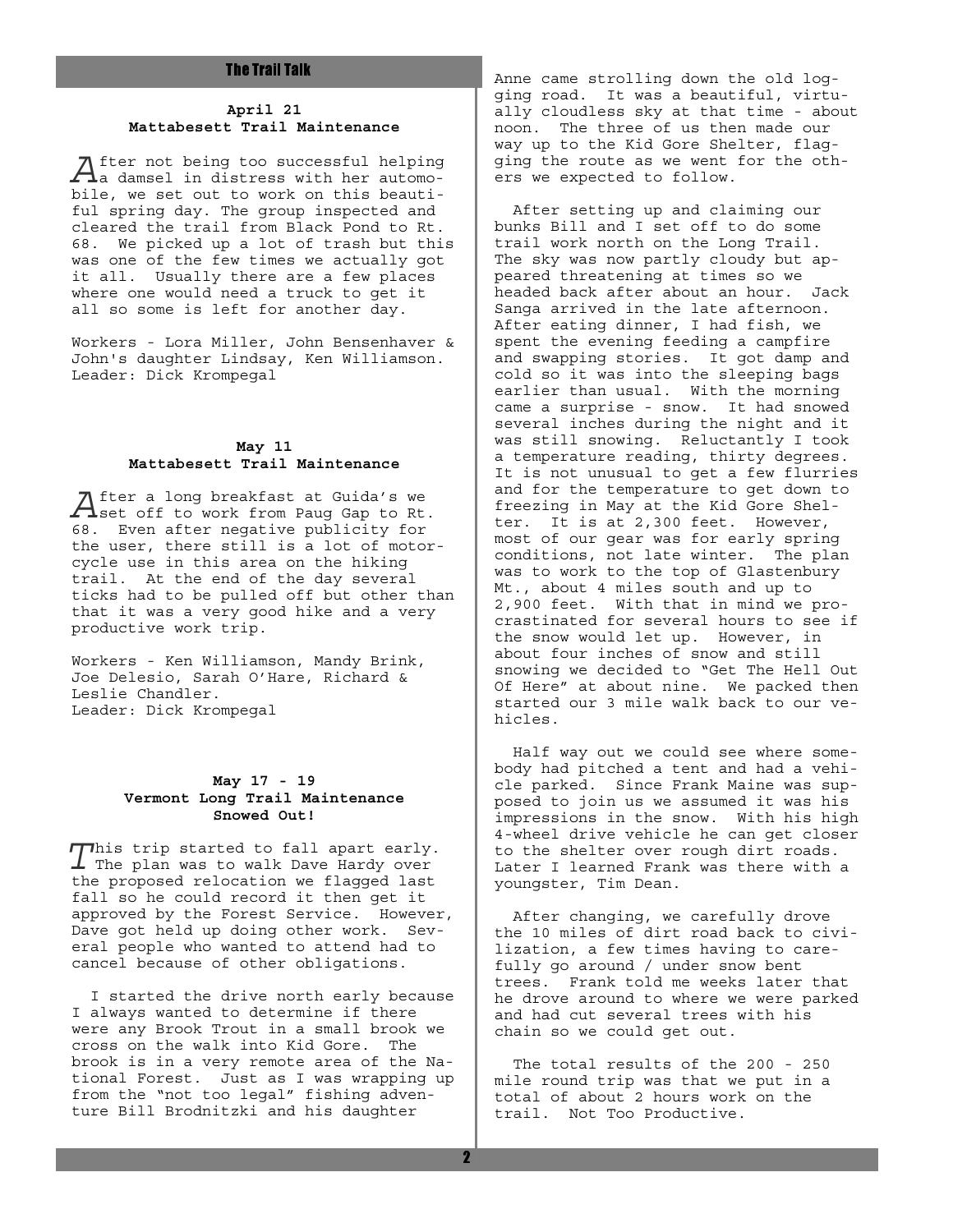Thanks for the work - attempt.

Anne Brodnitzki, Bill Brodnitzki, Jack Sanga, Frank Maine & Tim Dean, Dick Krompegal



**June 7-9 AT Backpacking Trip New York**

 $\overline{I}$ t was a beautiful weekend to be out.<br> $\overline{I}$  All of us had stressful weeks and were in dire need of a backpacking weekend. We started out with an easy hike into Wiley Shelter. What a luxury shelter with a campsite that furnished not only a picnic table but a cooking table too. On Saturday we headed out for a gentle 9 mile day on the trail. We were lucky enough to stumble upon a hot dog stand for lunch which was an unexpected treat. In the afternoon we got to hike through the Pawling Nature Preserve which was really pretty. Supper was interesting as we once again got to witness some of Sarah's fine outdoors cooking. We got into Telephone Shelter early and decided to relax and enjoy the day rather than pushing too many miles to the next shelter. We played cards and walked to the summit pack free to take in the view. The sky was clear and beautiful and the weather just perfect. On Sunday it was a nice stroll out to the cars and off for pizza. It was a great weekend with great company.

Hikers included - Sarah O'Hare, Ken Williamson, John Bensenhaver, Jack Sanga and Mandy Brink



**June 15 Bent of the River Audubon Center**

Undeterred by the thick clouds threatening rain, we began our hike at the Audubon Center in Southbury. The Center's manager's wife, Carolyn

# **The Trail Talk**

Longstreth, a GMC member, accompanied us to point out the highlights of the sanctuary. The Bent takes its name from the hairpin turn of the Pomeraug River, which cuts through it. It emcompasses many ecosystems and habitats, including deciduous and coniferous forests, grasslands, old meadows, vernal pools and riparian (riverside) forests.

 We explored the santuary by following the perimeter trails. First, River Road took us along the Pomeraug River. Taking a short detour on the Beaver Loop kept us close to the river, then once again following the River Road Trail we branched off onto miles of other trails, Collier Trail, Pootatuck Road Trail and Overlook Trail. Along the way, Carolyn pointed out the various birds and bird songs and successfully attracted one for closer viewing.

 At an intersection of trails, Carolyn decided to leave us but not before we each took a turn swinging on a perfectly placed vine. A good length, the ground sloping off at just the right angle, we couldn't resist. A little too much strain on the vine and it became loose, ending our childish play. We continued our hike along the Tulip Tree Trail, Sachem's Ridge Trail and taking a side trail to Scalo's Overlook. We then followed the Cascade Trail, missing the side trail to the small cascade, then back to the Center's starting point. Carolyn was working in her garden in the company of her dogs so we stopped briefly before we departed. We estimated that we hiked about 6-7 miles of the 15 miles of trails at the preserve.

Hikers: Lora Miller, Ken Williamson, Steve Keri, Sarah O'Hare



**June 21 - 23 Annual Story Spring Work Party**

 $M$ arge Hackbarth, David Chatel and Dick<br>Krompegal arrived at the shelter early on Friday afternoon. While the men took off to clip brush off the trail northward, Marge stayed in camp to clean the fire ring and gather wood for Saturday's hot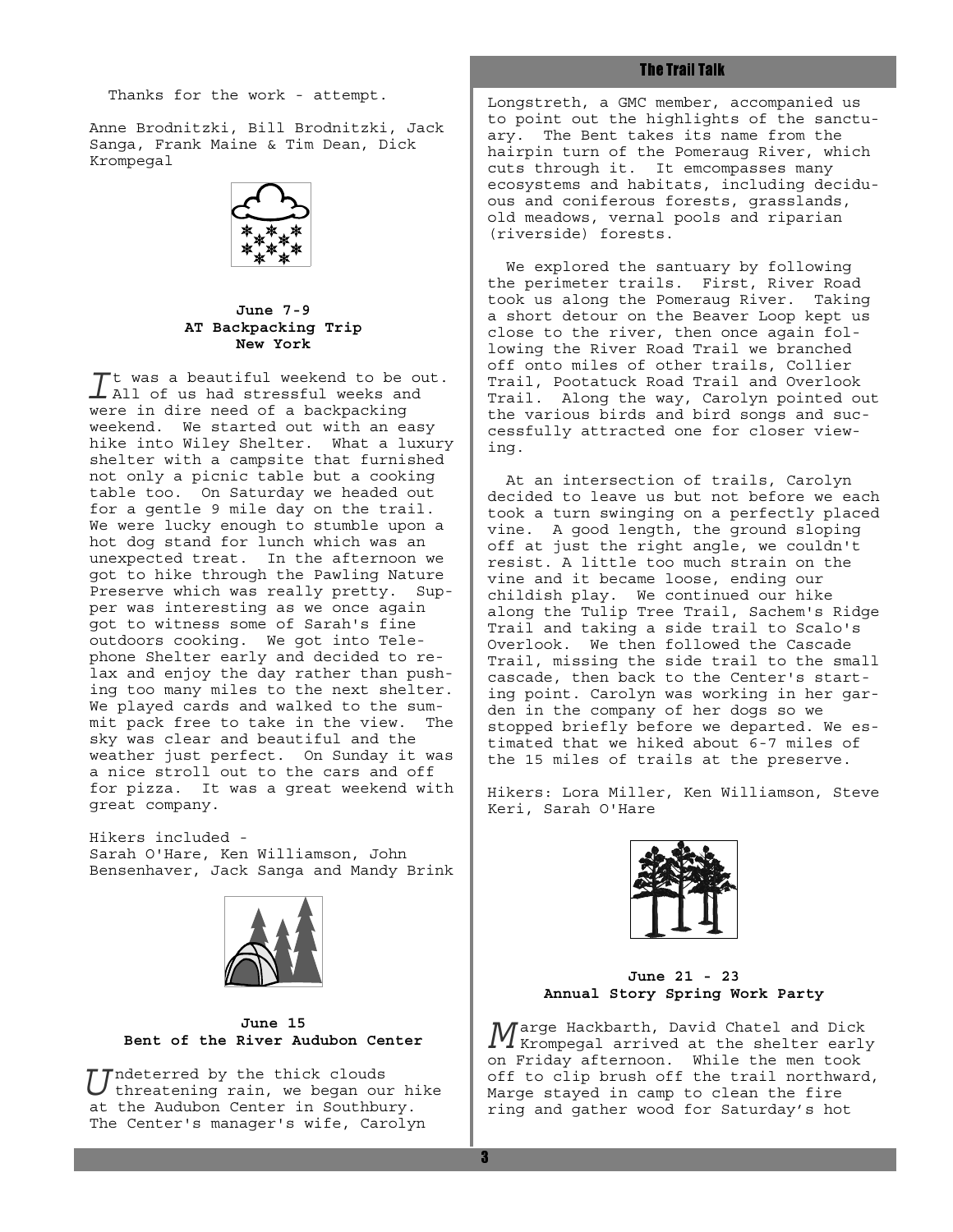dog roast. As the day progressed hikers filled the shelter and the rest of our crew, Bill Brodnitzki, Grace King, Frank Maine, Sarah O'Hare and her son Tom, Nanette Roina, Jennifer Smith and Jack Sanga arrived. Fortunately, all our crew had tents as there never would have been room in the shelter. Marge was a little miffed that the wood she gathered for Saturday was used but at least the smoke kept the black flies away. They were out and were awful for Jennifer whom they seemed to poison, she had an allergic reaction to them. It is a good idea to carry antihistamines in a first aid kit for reactions such as this. Jennifer did take one.

 Saturday morning looked dark and ominous. As we headed south to work all carried rain gear but one gets just as wet from perspiration as from rain. We did have passing showers. Frank Maine, armed with his chain saw and assisted by Tom, started to remove all the blowdowns and step-overs while the others clipped brush, cleaned waterbars and blazed. Well, tried to blaze - opening the paint can made it rain so that task will have to be completed at another time. Most stopped at the vista for lunch, about three and a half miles south of the shelter. Jack, Grace and Jennifer continued south just to look at the Kid Gore Shelter, that adds another mile plus to the trip. It was now showering lightly most of the time making the return trip slippery in places. Marge fell into a brook and Nanette fell in some mud - she insisted on showing everybody just where she got her pants muddy.

 Back at camp the shelter was full of hikers. We were also joined by Frank's friend Dean Dickson. Bill discovered the fly over his hammock, and more importantly his sleeping bag, had leaked. His sleeping bag was wet. He decided to head for home as did Grace and Jack. Some of us were ready to boil the hot dogs because of the rain but just then it let up. Dave was not ready to give up on the fire. Birch bark and small twigs were used to start the fire, then putting on larger sticks soon made a wonderful blaze. In a short time people were sitting around it for warmth. Meanwhile, others were chowing down under Bill's fly, which he left for us to use, and which had been erected over the picnic table. In addition to the roasted hot dogs, snacks and beverages, Sarah supplied a pasta & tuna salad and a wonder-

ful, no, two wonderful cheese cakes topped with a cherry sauce - this is primitive camping at its best. Most retired early to not too dry tents. Sunday morning everyone was ready to leave early for home.

Many Thanks To - Grace King, Sarah O'Hare, Tom O'Hare, Nanette Roina, Jennifer Smith, Jack Sanga, Frank Maine, Bill Brodnitzki, David Chatel, Dean Dickson

Written By - Marge Hackbarth Leader - Dick Krompegal



**June 29 Guifrido Park, Meiden**

On the last Saturday of June on a sunny, dry but hot day, 11 GMCers hiked Guifrido Park. Sarah O'Hare led the group up the steep trail to Chauncey Peak. There they had clear views of the tower in Hubbard Park to the west and Sleepy Giant and New Haven Harbor to the south. Those that made their strenuous climb were the young Kerry, Brenna and Jimmy Robertson with their father Jim, Lora Miller, Dan Zelter, Ken Williamson, Leslie and Richard Chandler and Sarah.

 Marge Hackbarth using the flat trail along the lake met the group at the bottom of Chauncey Peak and led the hikers up Mt. Lamentation for more great views and lunch. Lora and Leslie supplied delicious sweets. Looping back on the rocky yellow trail we got back to the lake where the little kids and not so little ones tried their skill skipping pepples. Many expressed an interest in doing the hike in cooler weather so mark your calendar for a repeat in fall.

Written by Marge Hackbarth

4

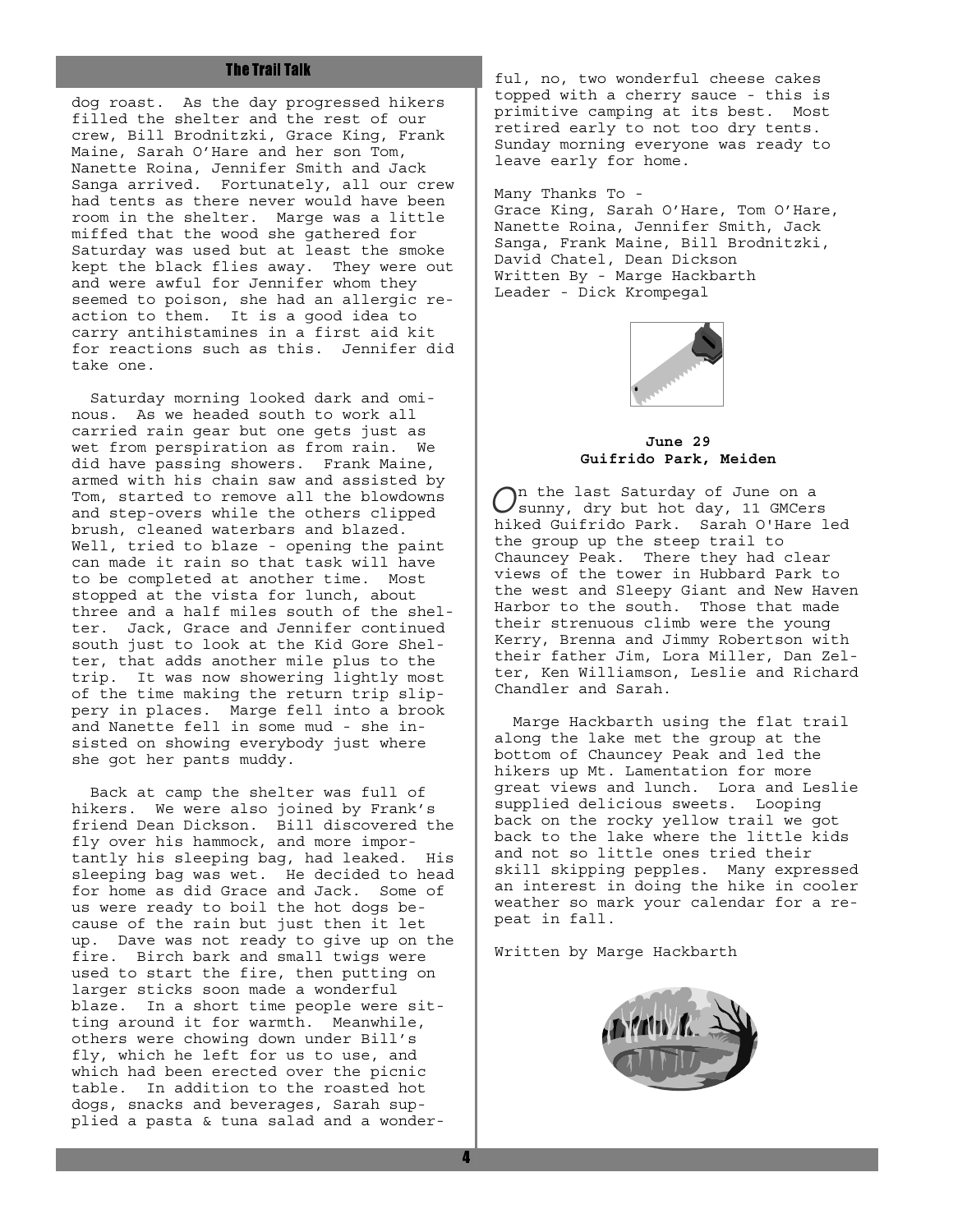### **July 5 - 7 Long Trail, VT**

This backpacking trek was a loop hike  $\perp$  on the Long Trail in southern Vermont, beginning at Rt. 9. The five of us arrived promptly in the afternoon but were concerned for the safety of our cars left at the trailhead, as a car there had been vandalized. Taking our chances that all would be well over the weekend, we stepped on the trail and began hiking north. It was just a short, 1.6 mile uphill, to the Melville Nauheim Shelter, where we would camp for the night. J.R. came tentless, planning on using the shelters and, fortunately, despite the popularity of this section of trail, there was room for him. Few bugs were bothersome and the temperature was moderate, a relief from the heatwave of the week prior. And just for something to do, Steve made a fire as we chatted into the night with other hikers.

 The cool morning gave us a light step as we began our 8.5 mile ascent up Glastenbury Mountain. Our hike continued bug-free, until we were at 3,000 feet. There, every species of fly honed in on us, especially as we stopped for lunch. Between the bugs and the rising temperatures we found ourselves needing an extensive afternoon break, some had hot coffee, some snoozed and new member, Dave, was pleased to have an excuse to get out his comfy camp chair. Rested, we proceeded toward the summit along a ridgeline. We paused at Glastenbury Lookout, seeing our destination in the distance, only 2.5 miles away. The shelter was but a mere speck near the top of the mountain, the firetower, too, a tiny structure seemingly far off in the distance.

 We arrived at our destination, Goddard Shelter, and was surprised to find the view in front of the shelter a view no longer, as the trees had grown and obliterated the vista. The leader had expected to view a fine sunset from there and had anticipated some fireworks displays from distant towns. Neither was to be seen from anywhere on Glastenbury Mountain. The skies were hazy and became overcast. J.R. once again found room in the shelter and the rest of us found tent sites in the pine

forest behind the shelter, closer to the firetower. In the early evening we climbed the firetower, finding a couple sharing dinner with their dog. The 360 degree view was hazy and cloudy and it wasn't known until the hike's end that the haze was due to the fires in Canada. By 8:00 it started raining but it didn't matter that it sent us into our tents, as we were tired from the day's climb.

 Sunday's hike was to be a long one. We tenters agreed that the pine needle carpet made for a good night's sleep and we were ready for our 12 mile descent. We took the West Ridge Trail and found it to be a very pretty section. Mistcovered ponds with beaver lodges hinted at moose activity but none were to be seen. We were supposed to be descending but in reality we were ascending, forever, it seemed. At the summit of Bald Mountain we stopped for photos before we did our final descent, by way of the east branch of the Bald Mountain Trail. Ken remembered an inviting brook along the way and suggested we let our hot and tired feet rest, in the brook of course!

 Refreshed, we set out again, not eagerly anticipating the end of our hike with a two mile road walk back to the trailhead. Upon arrival, we found our cars safe. Driving into Bennington for our much anticipated traditional posthike pizza, we found, to our disappointment, that the pizza did not meet with our expectations. Nevertheless, we all headed home with thoughts of some good hiking to remember.

Leader: Sarah O'Hare Hikers: Steve Keri, Ken Williamson, J.R. Ellis, Dave Koerber